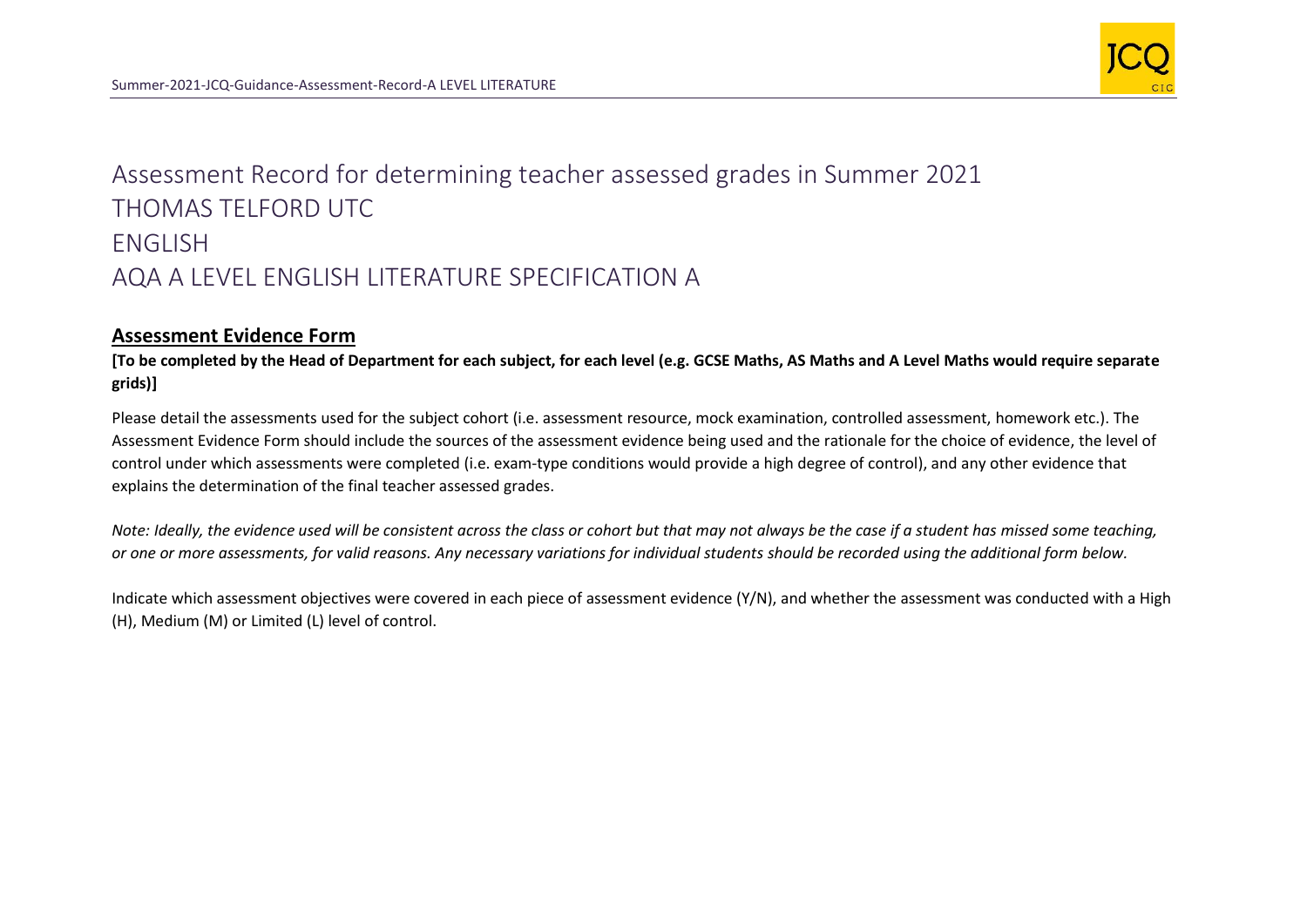

|                                                                                       | <b>Type of Assessment</b>                                    |     | Unit: A level Literature,<br>Specification A |                 |                 |                 | Level of Control H, M, L |
|---------------------------------------------------------------------------------------|--------------------------------------------------------------|-----|----------------------------------------------|-----------------|-----------------|-----------------|--------------------------|
|                                                                                       |                                                              | AO1 | AO <sub>2</sub>                              | AO <sub>3</sub> | AO <sub>4</sub> | AO <sub>5</sub> |                          |
| Bromcom data<br>sheets                                                                | Data gathered for each<br>assessment point                   |     |                                              |                 |                 |                 |                          |
| Classwork book                                                                        | Portfolio of work<br>completed in lesson.                    | Y   | Y                                            | Y               | Y               | Y               | L                        |
| Assessment<br>book                                                                    | Portfolio of in-class<br>assessments completed<br>in lesson. | Y   | Y                                            | Y               | Y               | Y               | M                        |
| Assessment 1:<br>Internal<br>assessment<br>September -<br><b>Unseen Poetry</b>        | Internal assessment                                          | Υ   | Y                                            | Y               | Y               | Y               | M                        |
| Assessment 2:<br>Internal<br>assessment<br>September-<br><b>Unseen Prose</b>          | Internal assessment                                          | Y   | Y                                            | Y               | Y               | Y               | M                        |
| Assessment 3:<br>Internal<br>assessment<br>October - Pre-<br>1900 Poetry<br>anthology | Internal assessment                                          | Y   | Y                                            | Υ               | Y               | Y               | M                        |
| Assessment 4:<br>Internal<br>assessment<br>October -<br><b>Unseen Prose</b>           | Internal assessment                                          | Υ   | Y                                            | Υ               | Y               | Y               | M                        |